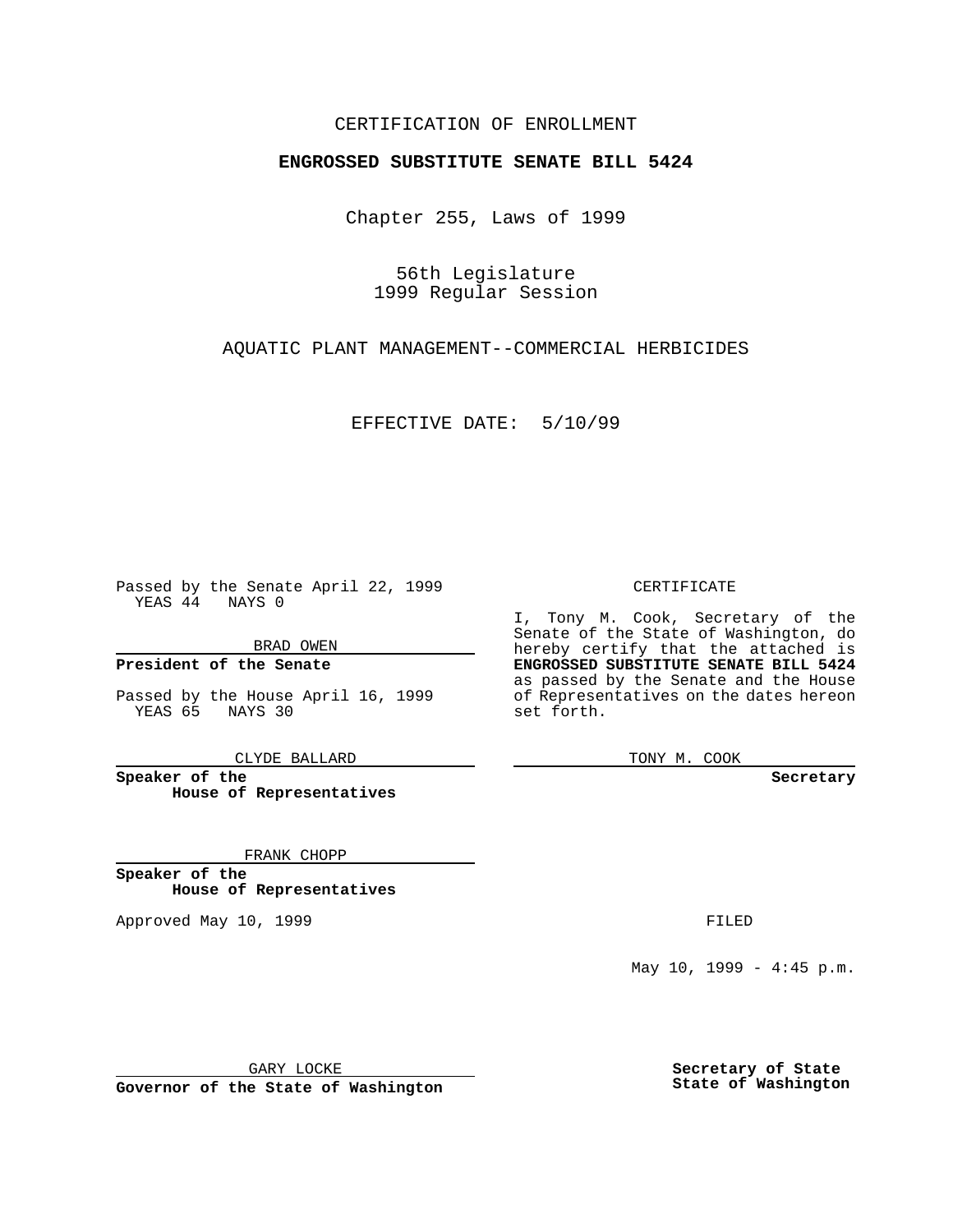## **ENGROSSED SUBSTITUTE SENATE BILL 5424** \_\_\_\_\_\_\_\_\_\_\_\_\_\_\_\_\_\_\_\_\_\_\_\_\_\_\_\_\_\_\_\_\_\_\_\_\_\_\_\_\_\_\_\_\_\_\_

\_\_\_\_\_\_\_\_\_\_\_\_\_\_\_\_\_\_\_\_\_\_\_\_\_\_\_\_\_\_\_\_\_\_\_\_\_\_\_\_\_\_\_\_\_\_\_

### AS AMENDED BY THE HOUSE

Passed Legislature - 1999 Regular Session

#### **State of Washington 56th Legislature 1999 Regular Session**

**By** Senate Committee on Environmental Quality & Water Resources (originally sponsored by Senators Winsley, Fraser, Honeyford, Hochstatter, Hale, McCaslin, West and Haugen)

Read first time 02/15/1999.

 AN ACT Relating to aquatic plant management; adding new sections to chapter 90.48 RCW; creating new sections; and declaring an emergency.

BE IT ENACTED BY THE LEGISLATURE OF THE STATE OF WASHINGTON:

 NEW SECTION. **Sec. 1.** The legislature finds that the environmental, recreational, and aesthetic values of many of the state's lakes are threatened by the invasion of nuisance and noxious aquatic weeds. Once established, these nuisance and noxious aquatic weeds can colonize the shallow shorelines and other areas of lakes with dense surface vegetation mats that degrade water quality, pose a threat to swimmers, and restrict use of lakes. Algae can generate health and safety conditions dangerous to fish, wildlife, and humans. The current environmental impact statement is causing difficulty in responding to environmentally damaging weed and algae problems. Many commercially available herbicides have been demonstrated to be effective in controlling nuisance and noxious aquatic weeds and algae and do not pose a risk to the environment or public health. The purpose of this act is to allow the use of commercially available herbicides that have been approved by the environmental protection agency and the department of agriculture and subject to rigorous evaluation by the department of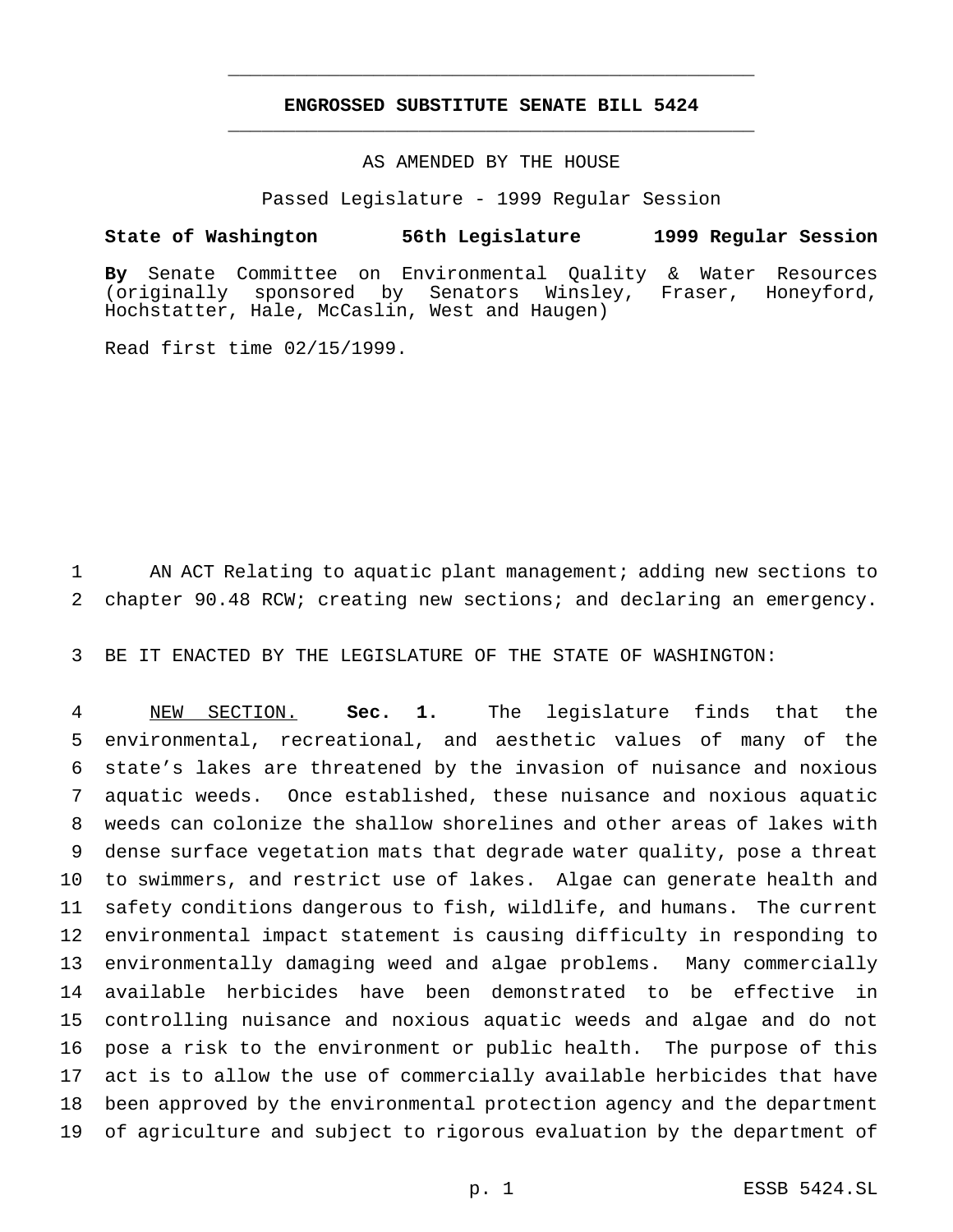ecology through an environmental impact statement for the aquatic plant management program.

 NEW SECTION. **Sec. 2.** A new section is added to chapter 90.48 RCW to read as follows:

 (1) The department of ecology shall update the final supplemental environmental impact statement completed in 1992 for the aquatic plant management program to reflect new information on herbicides evaluated in 1992 and new, commercially available herbicides. The department shall maintain the currency of the information on herbicides and evaluate new herbicides as they become commercially available.

 (2) For the 1999 treatment season, the department shall permit by May 15, 1999, municipal experimental application of herbicides such as hydrothol 191 for algae control in lakes managed under chapter 90.24 RCW. If experimental use is determined to be ineffective, then the department shall within fourteen days consult with other state, federal, and local agencies and interested parties, and may permit the use of copper sulfate. The Washington institute for public policy shall contract for a study on the lake-wide effectiveness of any herbicide used under this subsection. Prior to issuing the contract for the study, the institute for public policy shall determine the parameters of the study in consultation with licensed applicators who have recent experience treating the lake and with the nonprofit corporation that participated in centennial clean water fund phase one lake management studies for the lake. The parameters must include measurement of the lake-wide effectiveness of the application of the herbicide in maintaining beneficial uses of the lake, including any uses designated under state or federal water quality standards. The effectiveness of the application shall be determined by objective criteria such as turbidity of the water, the effectiveness in killing algae, any harm to fish or wildlife, any risk to human health, or other criteria developed by the institute. The results of the study shall be reported to the appropriate legislative committees by December 1, 1999. A general fund appropriation in the amount of \$35,000 is provided to the Washington institute for public policy for fiscal year 1999 for the study required under this subsection.

 NEW SECTION. **Sec. 3.** A new section is added to chapter 90.48 RCW to read as follows:

ESSB 5424.SL p. 2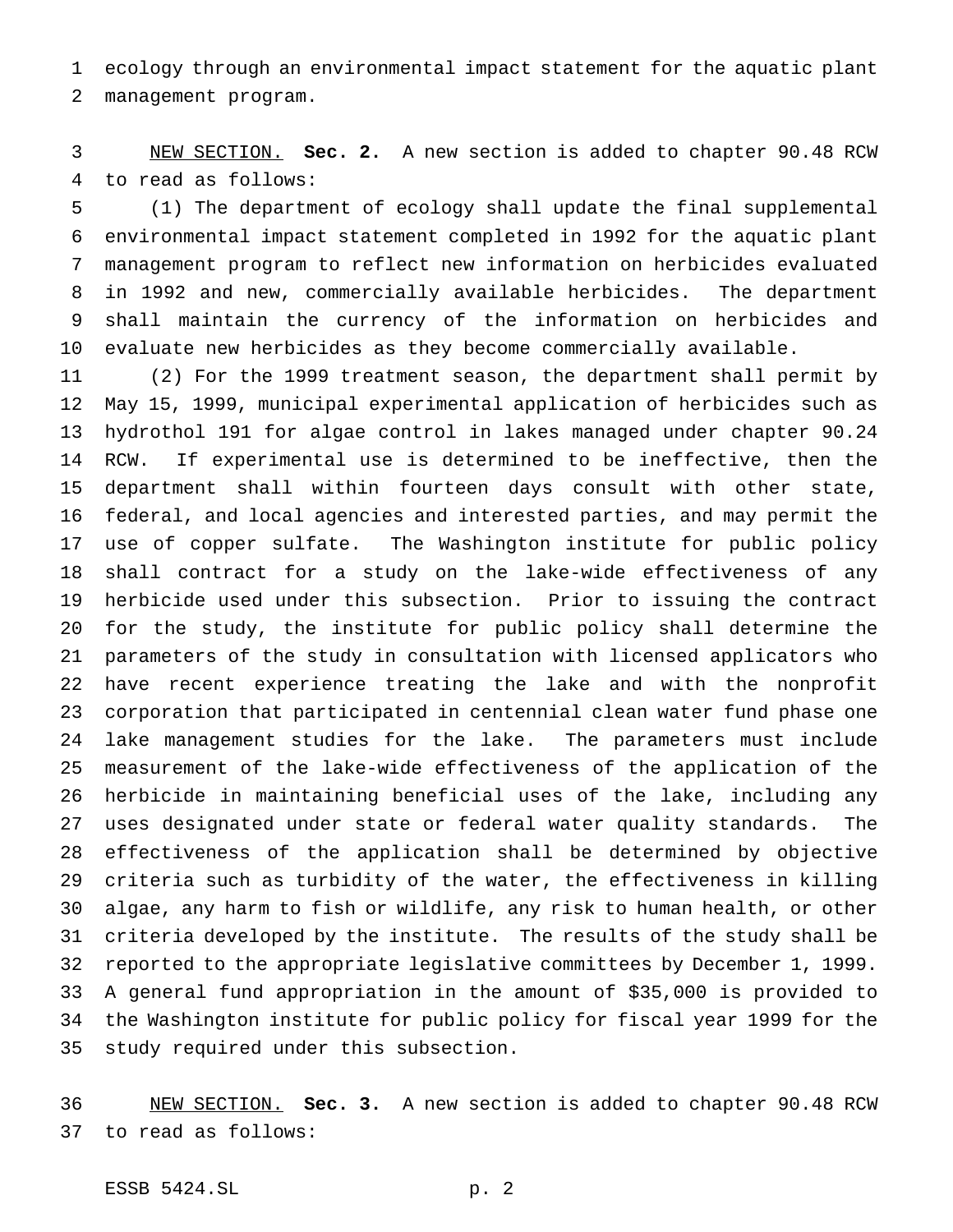(1) Subject to restrictions in this section, a government entity seeking to control a limited infestation of Eurasian water milfoil may use the pesticide 2,4-D to treat the milfoil infestation, without obtaining a permit under RCW 90.48.445, if the milfoil infestation is either recently documented or remaining after the application of other control measures, and is limited to twenty percent or less of the littoral zone of the lake. Any pesticide application made under this section must be made according to all label requirements for the product and must meet the public notice requirements of subsection (2) of this section.

 (2) Before applying 2,4-D, the government entity shall: (a) Provide at least twenty-one days' notice to the department of ecology, the department of fish and wildlife, the department of agriculture, the department of health, and all lake residents; (b) post notices of the intent to apply 2,4-D at all public access points; and (c) place informational buoys around the treatment area.

 (3) The department of fish and wildlife may impose timing restrictions on the use of 2,4-D to protect salmon and other fish and wildlife.

 (4) The department may prohibit the use of 2,4-D if the department finds the product contains dioxin in excess of the standard allowed by the United States environmental protection agency. Sampling protocols and analysis used by the department under this section must be consistent with those used by the United States environmental protection agency for testing this product.

 (5) Government entities using this section to apply 2,4-D may apply for funds from the freshwater aquatic weeds account consistent with the freshwater aquatic weeds management program as provided in RCW 43.21A.660.

 (6) Government entities using this section shall consider development of long-term control strategies for eradication and control of the Eurasian water milfoil.

 (7) For the purpose of this section, "government entities" includes cities, counties, state agencies, tribes, special purpose districts, and county weed boards.

 NEW SECTION. **Sec. 4.** If specific funding for the purposes of this act, referencing this act by bill or chapter number, is not provided by